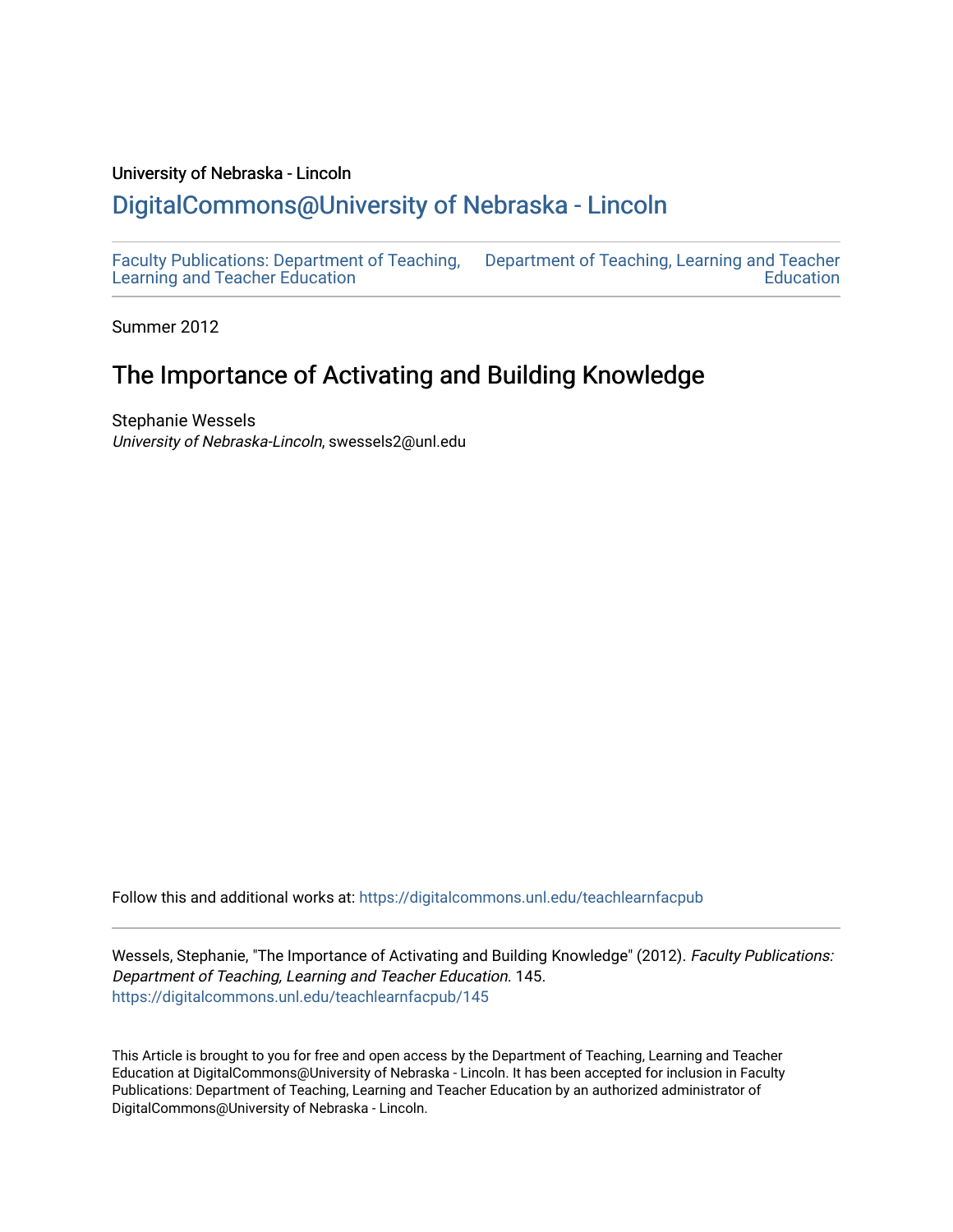The Kansas Teacher Education

# ADVOCATE

SUMMER 2012

Vol. 20 "NO. 1

The official publication of the Association of Teacher Educators- Kansas

Dr. Bruce Quantic, Editor

Association of Teacher Educators- Kansas Executive Council

> Dr. Nancy Albrecht, President *Emporia State University*

Dr. Pam Green, President Elect *Southwestern College* 

Dr. Pam Sells, Secretary *Pittsburg State University* 

Dr. Ray Willard, Director *Pittsburg State University*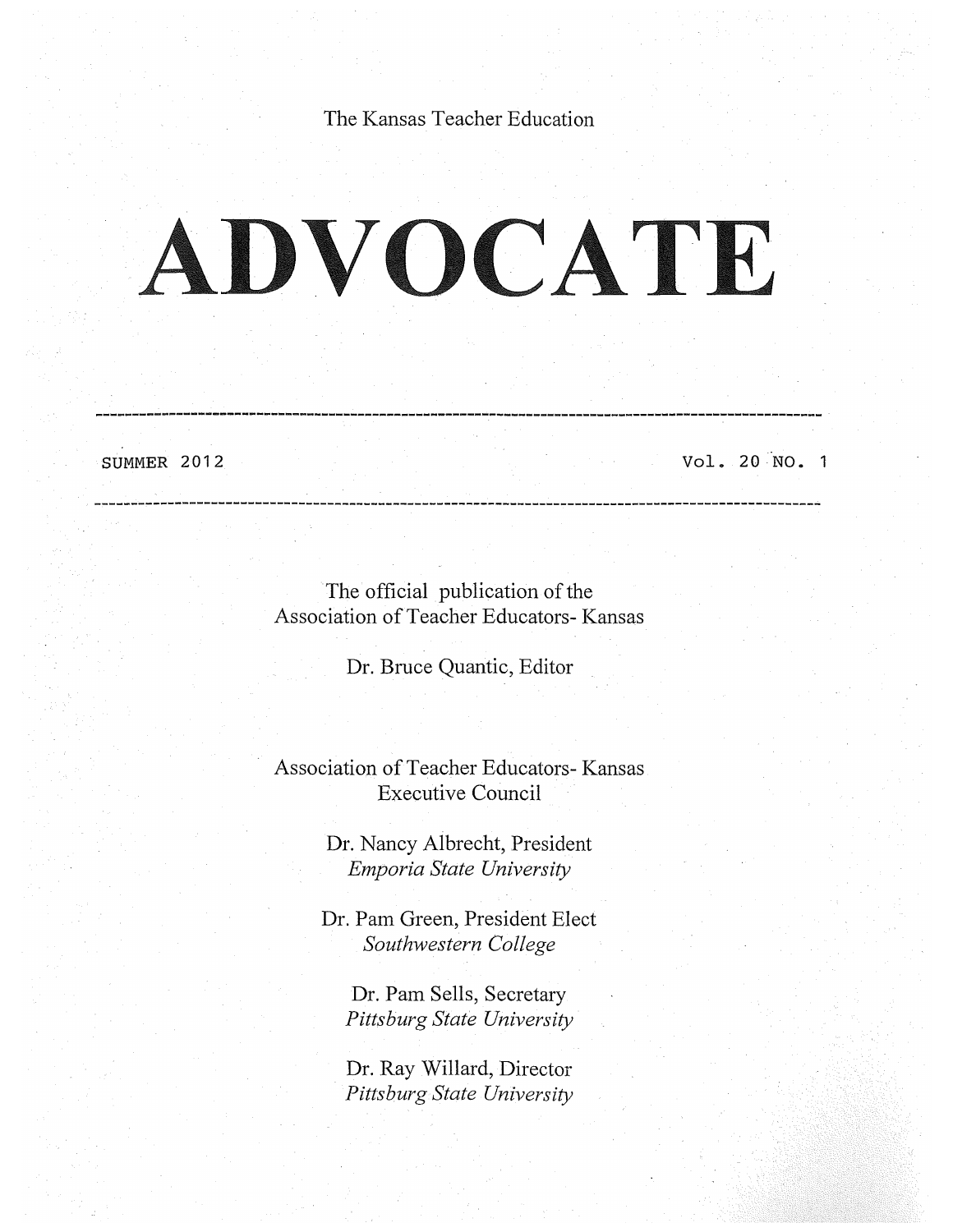## The Importance of Activating and Building Knowledge

## Stephanie Wessels, Ph.D. University of Nebraska-Lincoln

#### *Introduction*

The following exchange occurred in a third-grade classroom:

"I thought *grit* was a food. It doesn't make sense," Saida commented. "Yes, there are *grits* that people eat. Grits are ground corn, however, in this story the word is *grit.* Do you remember when it was really windy outside and dust and dirt got on you? That was grit," Mrs. Henning explained. "That was gross. It got in my hair and teeth," replied Saida. In this exchange, the grade-level teacher made a meaningful connection between a recent experience and the new vocabulary word. This connection allowed the teacher to clarify the student's existing understanding of the vocabulary word *grit* which was affecting her comprehension of the story. For vocabulary instruction to be effective, students must relate new words to their existing background knowledge (Author, 2008). The purpose of this article is to explain the importance of teachers' activating and building students' background knowledge as a way of enhancing their culturally and linguistically diverse (CLD) students' vocabulary development.

A student's background knowledge is ever changing by academic experiences, social customs, facts, or emotions that are encountered and learned (Marzano, 2004). Background knowledge plays a significant role in a student's understanding of the new vocabulary being introduced as well as their retention of the word's meaning for later use. Background knowledge is what students use to develop, expand, and refine vocabulary word meanings (Rupley, Logan, & Nichols, 1999). By activating students' background knowledge, information is brought to the surface where it is ready to be applied, used to stimulate questions, and build interest in the targeted vocabulary throughout the lesson. Educators are able to use this knowledge to guide learning and to help clarify students' misconceptions about specific vocabulary terms.

#### *Activating Students' Existing Knowledge*

Activating students' background knowledge about vocabulary involves teaching students to access the information they have stored in their permanent memory. For educators, the ultimate goal of vocabulary instruction is to have students store their understandings of vocabulary words in their permanent memory to be accessed, consciously or unconsciously, whenever needed (Stahl, 1999). Such activation is important for both native and non-native English students, but is particularly critical for CLD students who may struggle with new and unfamiliar vocabulary. CLD students need more than just a brief introduction of the vocabulary to help alleviate their comprehension difficulties because of their English language proficiency limitations. They need numerous opportunities to discuss and reflect on the relationships among concepts as well as connections between the content and their background knowledge. These meaningful interactions enable CLD students to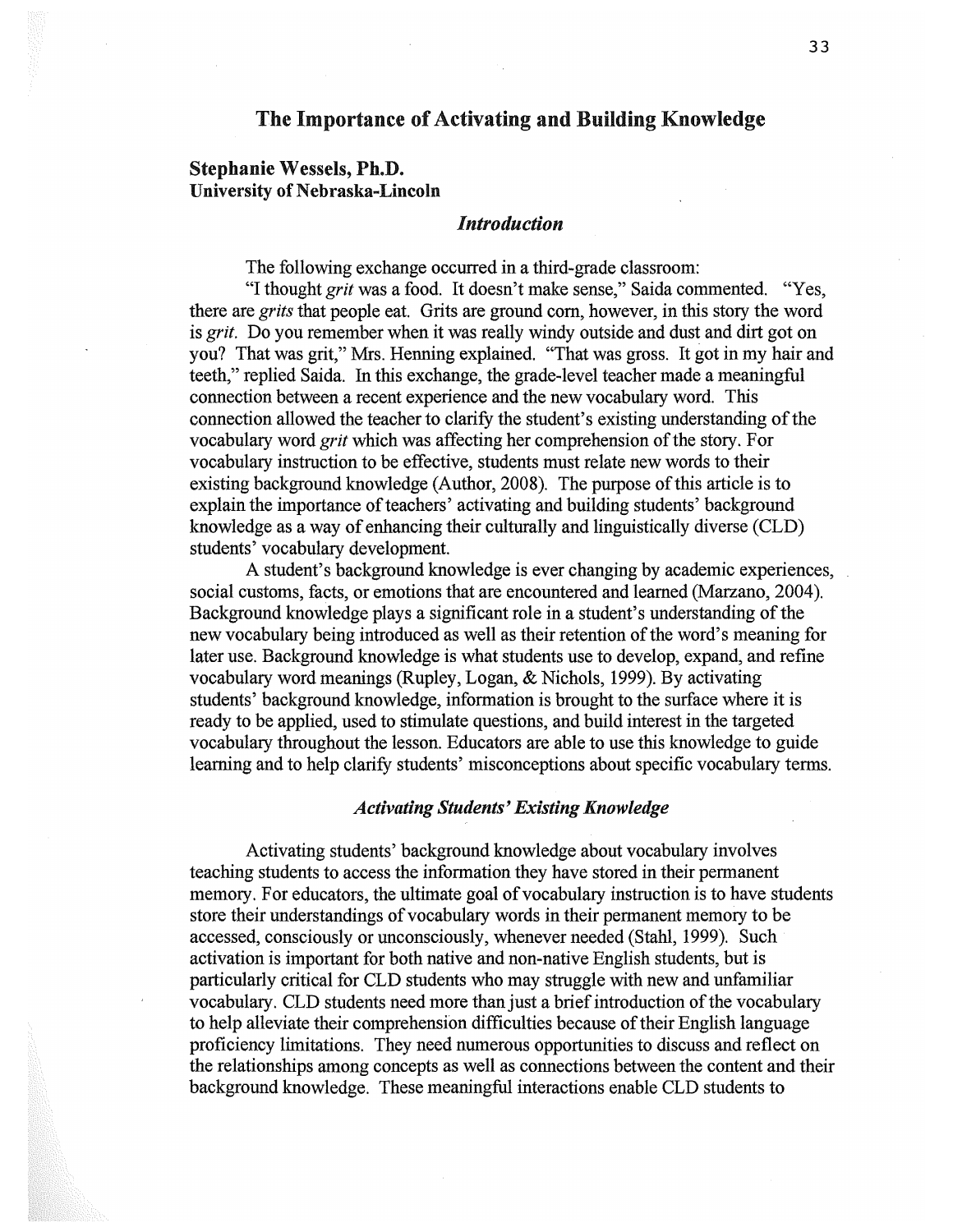deepen their understanding of the vocabulary concepts throughout the lesson. Meaningful instruction that meets the needs of all students starts by building a solid foundation by tapping into their existing knowledge.

Educators must be mindful that *all* students have background knowledge; however, some students may not have the academic knowledge of the English language necessary to be successful in an academic setting. Even in classrooms where all the students have similar backgrounds (e.g., culturally, linguistically, economically), the students do not have identical prior and background experiences to draw upon. Within any particular cultural group, there are considerable differences between students. Students come with different prior experiences, values, and knowledge unique to their ethnicities and personal backgrounds.

CLD students' experiences may be very different culturally and linguistically from those of their peers (Rea & Mercuri, 2006) and teachers. Educators must beware of these mismatches in background knowledge; otherwise, such circumstances can have a negative impact on students' learning opportunities and academic success. Additionally, educators must consider that the educational system is based on European American cultural norms and values (Gay, 2000), which can be very different from those of CLD students.

According to 'Moll, Amanti, Neff, and Gonzalez (1992), the knowledge that CLD students bring with them to school is known as their funds of knowledge. This knowledge is often related to family, home, religion, and the workplace. These sources of knowledge are usually untapped resources in the classroom. When educators create opportunities for CLD students to make meaningful connections between the new vocabulary and their funds of knowledge, their prior experiences are validated and their cultural knowledge is affirmed. The CLD students feel personally connected to the vocabulary and have an increased chance for developing ownership of the new vocabulary.

Brock and Raphael  $(2005)$  found that teachers who successfully teach students whose backgrounds differ from their own have several characteristics in common. First, such educators understand that good teaching is not transcendent (an inborn talent to teach). Rather, "good teaching is a contextual and situational process" (p. 5). This process takes into account students' prior experiences, community settings, cultural backgrounds, and ethnic identities (Gay, 2000). Second, effective educators understand that each student has a personal history that shapes his or her individual viewpoints.

CLD students' background knowledge is the underlying force in second language acquisition (Swinney & Velasco, 2006) and a motivating factor in their learning vocabulary and academic English. By allowing the students to tap into their rich cultural linguistic knowledge base and relate to their experiences in their native language and culture, the teachers can integrate this information into the lesson which help the students' understand of the vocabulary and the English language (Krashen, 2003). Activating background knowledge brings students' knowledge to consciousness and facilitates their learning of the new vocabulary, while also increasing their engagement and motivation to learn (Author, 2008). Engaged students continually build on their previous background knowledge and extend it by learning new information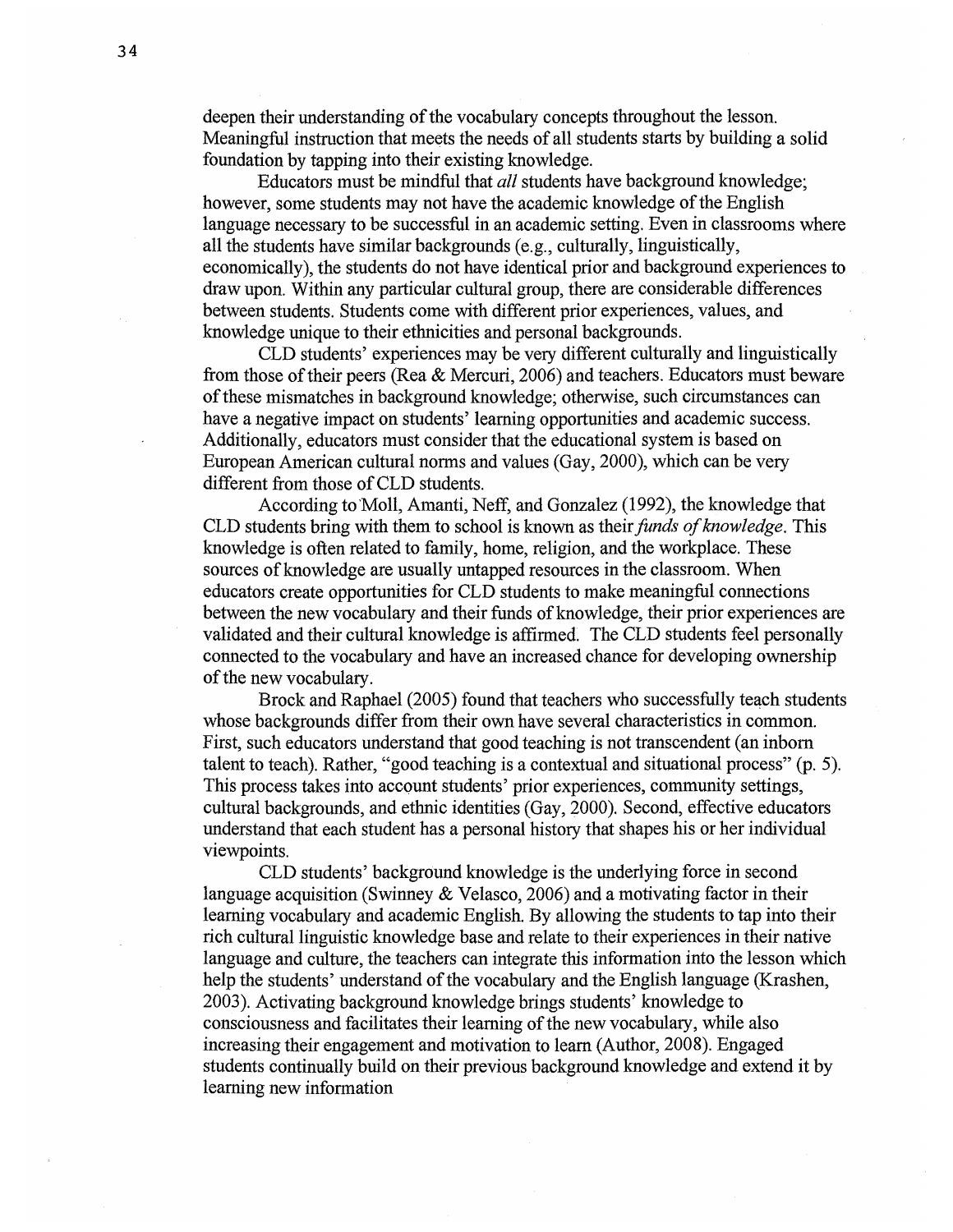#### *Building on Students' Knowledge Foundations*

When teachers tap into students' native languages and cultural educational experiences, they give students a sense of belonging. Research has shown that positive identification with one's own culture leads to increased academic success and improved self-concepts (Carrasquillo & Rodriquez, 2002). Even if a grade-level teacher does not speak the languages of CLD students in the classroom, he or she can facilitate students' participation and comfort level by accepting and encouraging their use of the native language. By encouraging the students to brainstorm about what they already know about vocabulary in their native language, the students are able to transfer their existing knowledge in English. This transfer helps the CLD students develop the academic vocabulary, which is critical to the students' success.

When CLD students struggle with academic learning, teachers need to consider that the problem may be related to background knowledge rather than to intellectual ability (Echevarria, Vogt, & Short, 2004). If the background knowledge is not there, CLD students will continue to struggle with their understanding of the topic. Educators may need to build up CLD students' background knowledge related to certain topics by providing a variety of academically enriching and meaningful experiences. "Background knowledge is doubly important in second language reading because it interacts with language proficiency during reading, alleviating the comprehension difficulties stemming from language proficiency limitations. Therefore building background on a topic through first hand experiences can facilitate success." (Boyle & Peregoy, 2000, p. 239). This background knowledge can be built through the use of visuals, demonstrations, discussions, read alouds, graphic organizers and hands-on inquiry.

One way for CLD students with limited English proficiency to activate their existing knowledge is drawing non-linguistic representations of the vocabulary words. This option gives students who are new to learning the English language an active voice in expressing their understandings of the newly introduced vocabulary word. In voicing these understandings through drawings, students are able to participate and demonstrate their existing knowledge about the topics while they are in the process of learning the English language. The students' genuine experiences and existing knowledge serve as starting points for making vocabulary meaningful.

#### *Conclusion*

Activating and building background knowledge has particular importance for CLD students. All new vocabulary needs to be explicitly linked to prior experiences with connections made to past academic learning. This allows students to have the opportunity to make an immediate and concrete connection between their understanding and knowledge of the world and what they are learning in the classroom. By capitalizing and building on the knowledge that students have, educators have a vehicle for providing grade-level content and meeting the language needs of each student.